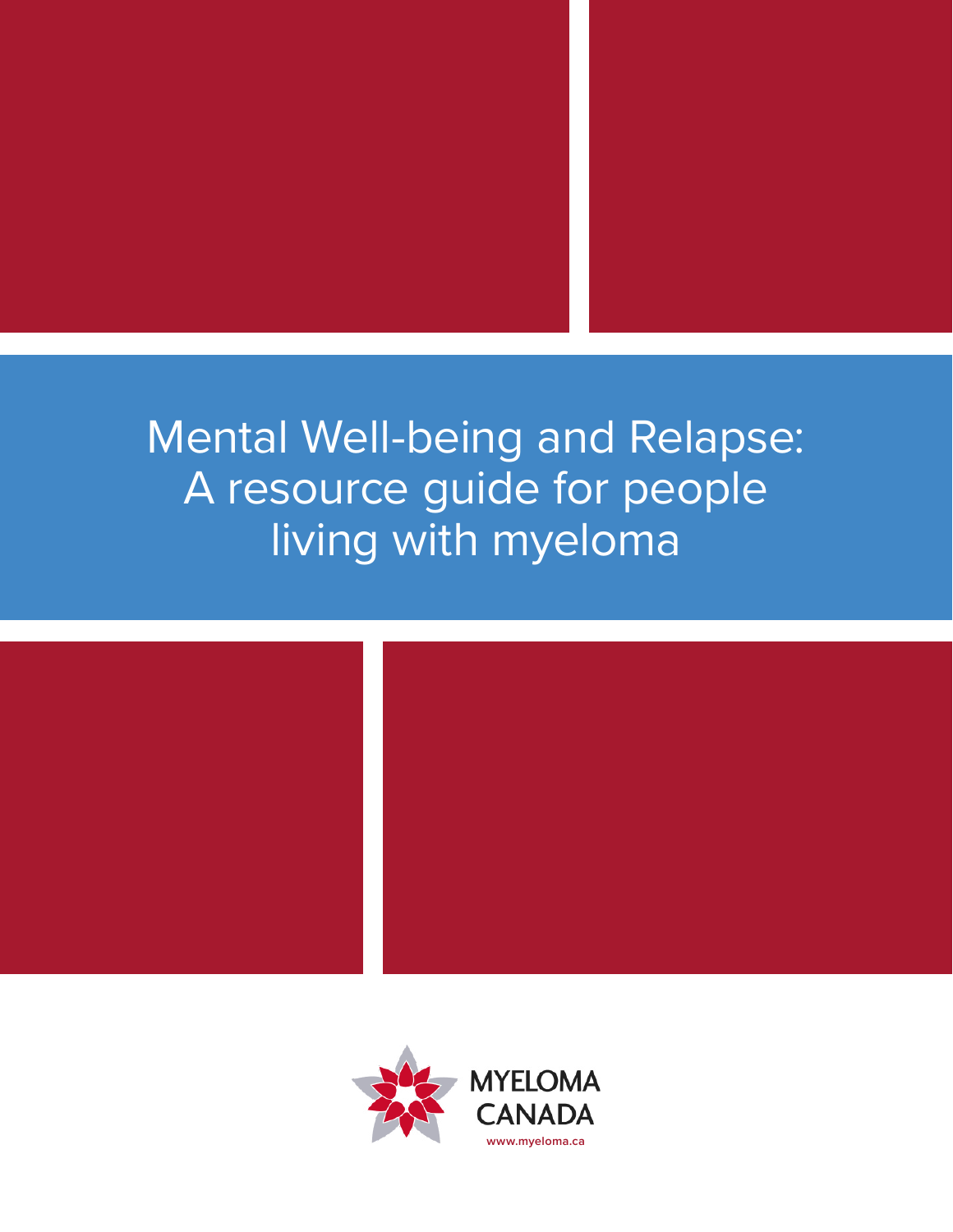# Mental Well-being and Relapse: A resource guide for people living with myeloma

Experiencing a relapse in your multiple myeloma can be very stressful, and while you may have lived with multiple myeloma for some time, relapse and disease progression can be a devastating emotional blow.

You may experience feelings of distress or fear, mixed with hope, as you navigate this stage of the disease, while also exploring options for new treatments and planning for the future.

Myeloma Canada has created "Mental Well-being and Relapse: A resource guide for people living with myeloma" for you and your loved ones as a support to your mental health and to help you determine how wellness strategies fit into your overall cancer treatment plan.

There are two parts to this document:

- **1.** Questions and prompts to help you navigate a relapse this is an opportunity for self-reflection for you to better understand how to manage your mental and emotional health through a relapse
- **2.** A brief guide to psychosocial support in Canada

We have also included a list of questions that you can print out and bring to your next appointment with your healthcare team. These questions are meant to help ease discussions about mental health and what mental health (psychosocial) support is available to you during your relapse.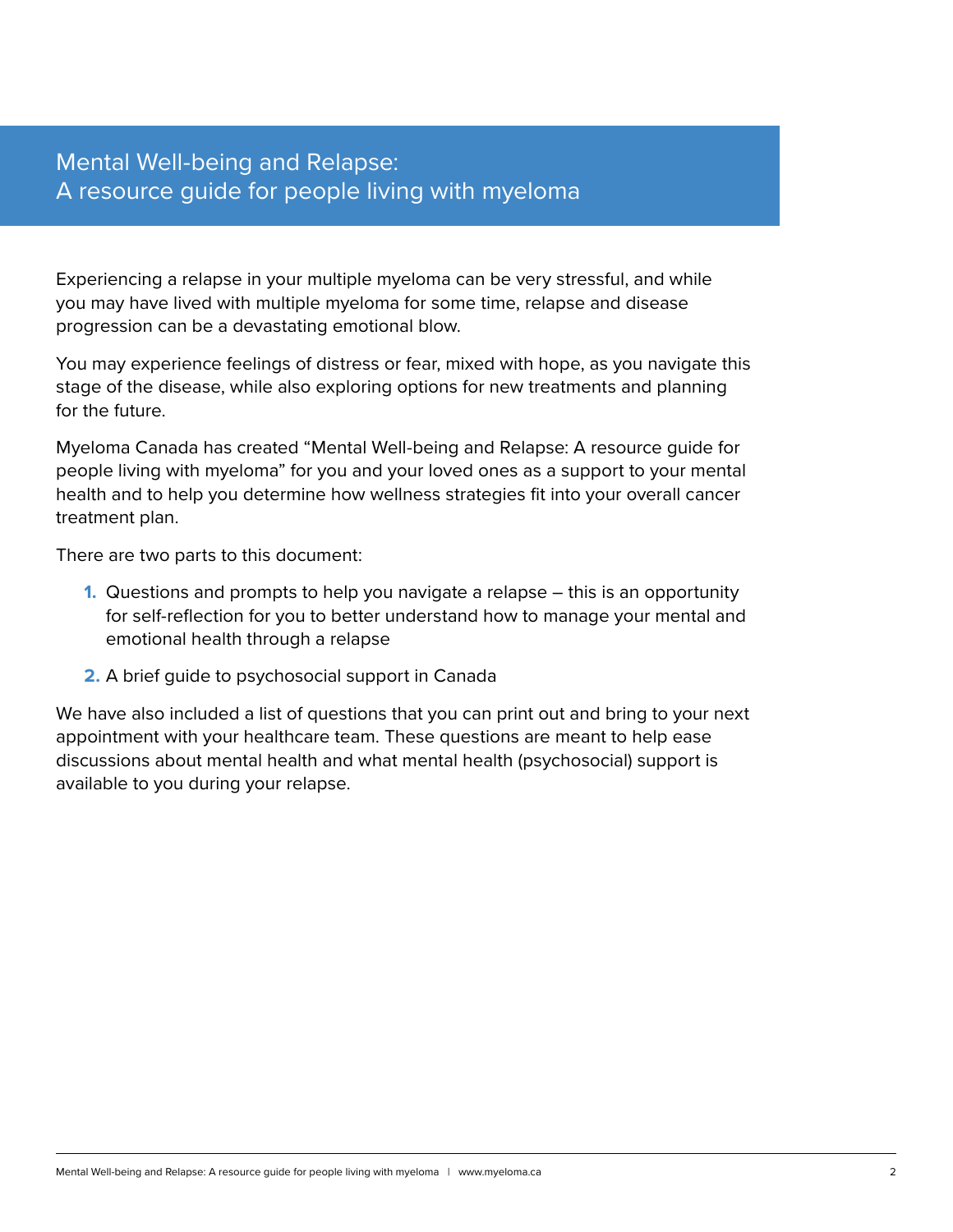# **PART 1** Questions and prompts to help you navigate a relapse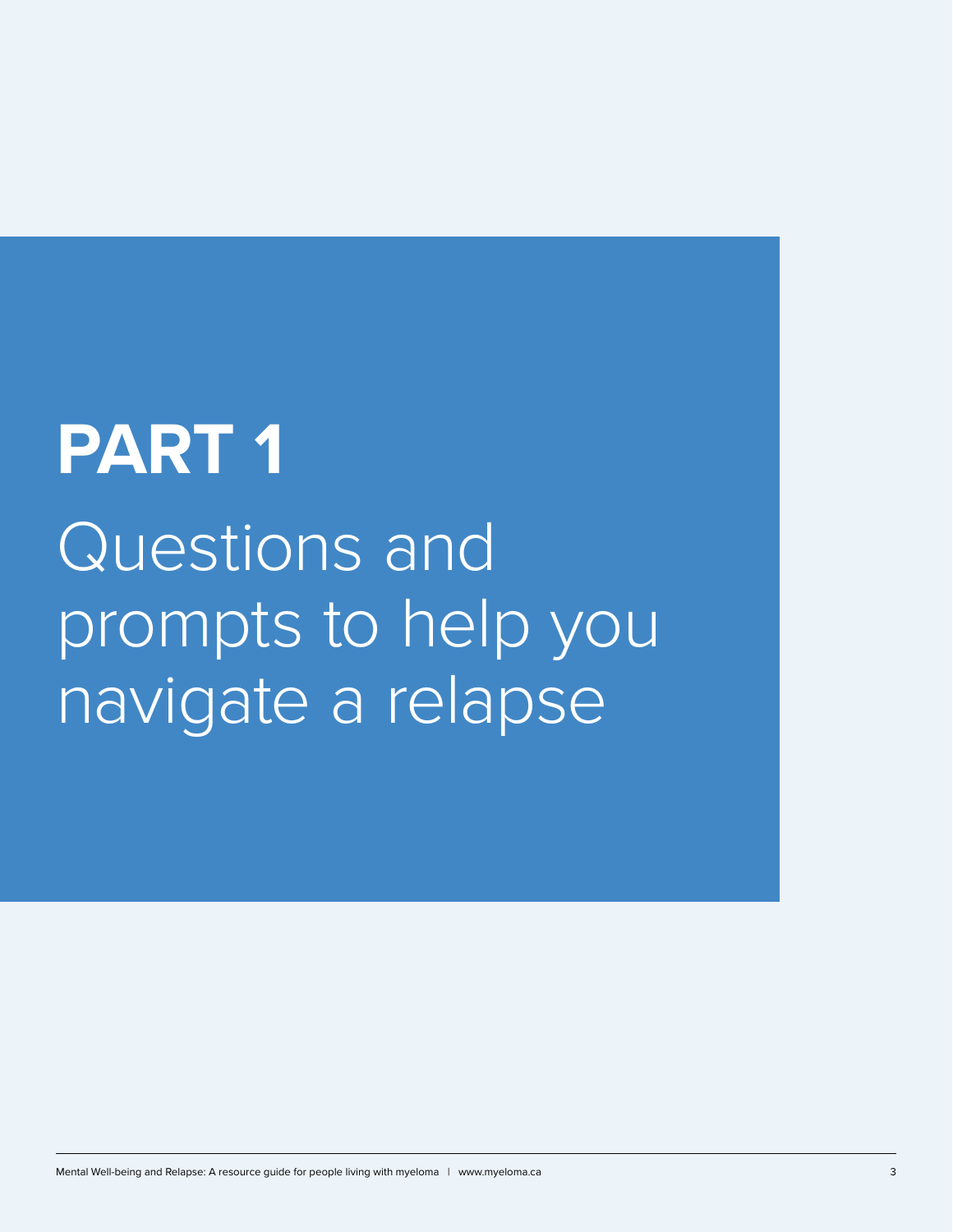# Questions and prompts to help you navigate a relapse

Together with medical treatment, understanding and exploring the psychological burden associated with a relapse is a vital part of your treatment plan. The following questions are designed to help you think through the impact of a relapse on your well-being and to help you understand what next steps to take to ensure a whole-person approach to your care.

# **Everyday stressors and your well-being**

- What emotions am I feeling given the news of my relapse?
- What thoughts are evoked by this news? What words would I use to describe what it is like to experience a relapse?
- What specific things are causing me to feel this way? It might be any or all of the below:
	- Do I experience this as a loss? If so, what have I lost?
	- Do I experience this as a threat? If so, what is the threat? Is it a source of worry or anxiety?
	- Do I believe this is unfair? If so, what is unfair for me?
- What am I most worried about?
- Who am I most worried about?
- Does this feel different from the last diagnosis?
- If so, in what way(s) is it different and in what ways does it feel different?

# **Action-focused questions**

- What are my thoughts and feelings about having renewed conversations with my hematologist or healthcare professional about starting a new treatment?
- Who do I have in my family and/or my friendships that I can talk to about how I'm feeling about my relapse?
- Do I feel comfortable being open about my feelings and experiences with my hematologist and cancer care team?
- What are my thoughts about and feelings concerning the options in front of me?
- Am I pushing my feelings away (avoiding) or allowing myself to have these feelings without getting overwhelmed?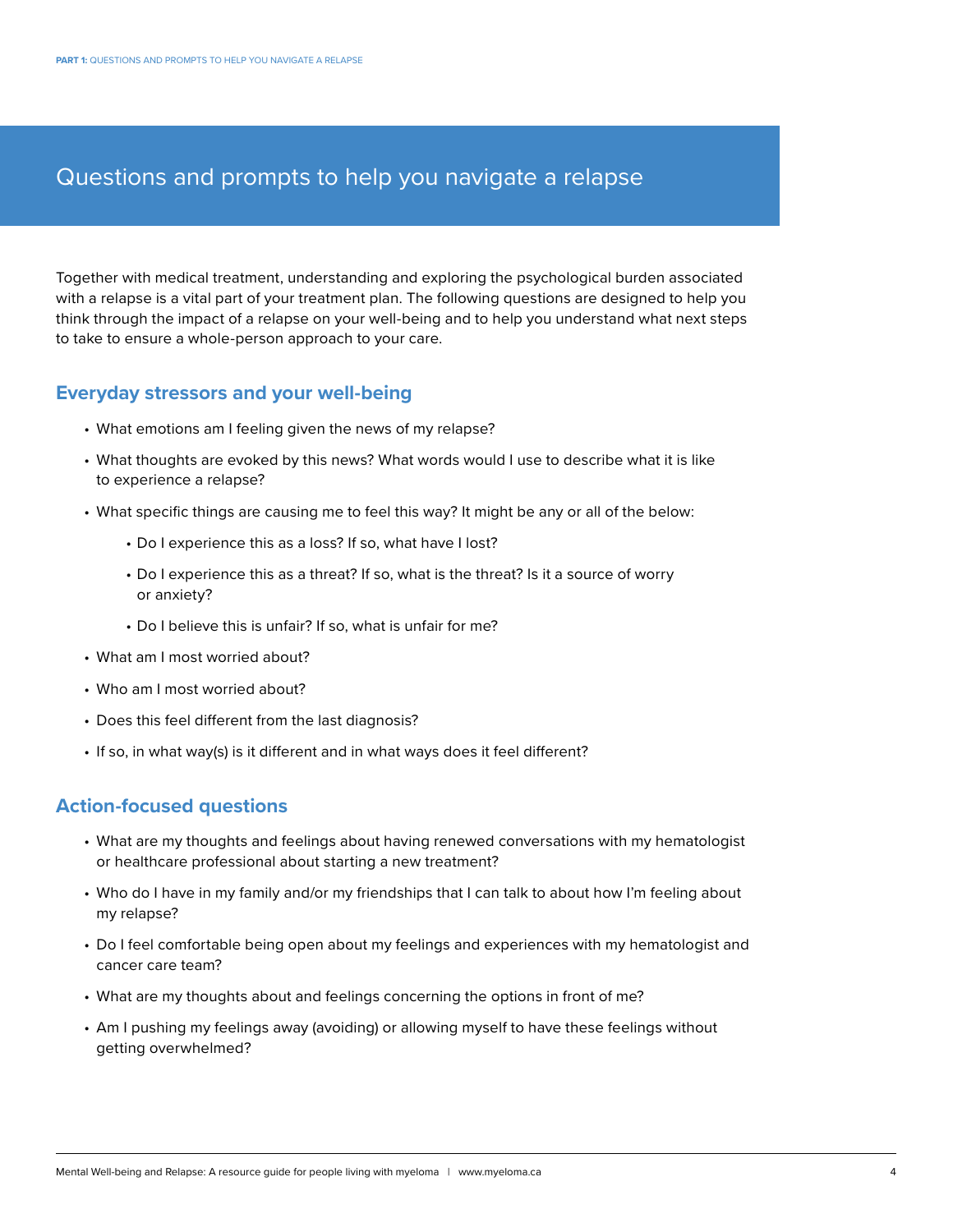- What can I do to discharge negative feelings (not let them be bottled up) in a healthy way?
- Am I confident in my healthcare team to provide me with information and guidance?
- Am I confident that my healthcare team will support the decisions I will have to make around this new stage of my disease?
- Should I look at getting more psychological and emotional support? Do I know where to go for that support? Do I understand my options?

### **What next?**

Though psychological and emotional cancer support (called psychosocial oncology) can differ from region to region, there are multiple options available to support your psychological, emotional and mental health, both off- and on-line.

Here are a few steps you can consider when bringing psychosocial support into your wellness plan:

- **1.** Discuss having more psychosocial support as part of your treatment plan with your hematologist or cancer care team.
- **2.** Find out what different specialist supports are available to you through the coordinators at your cancer centre.
- **3.** Connect with a peer support, community support, or virtual support group.
- **4.** Explore the programs available at community organizations like Myeloma Canada or local chapters.
- **5.** Investigate options that may be available through your employer or your spouse/family member's employer or insurance plans.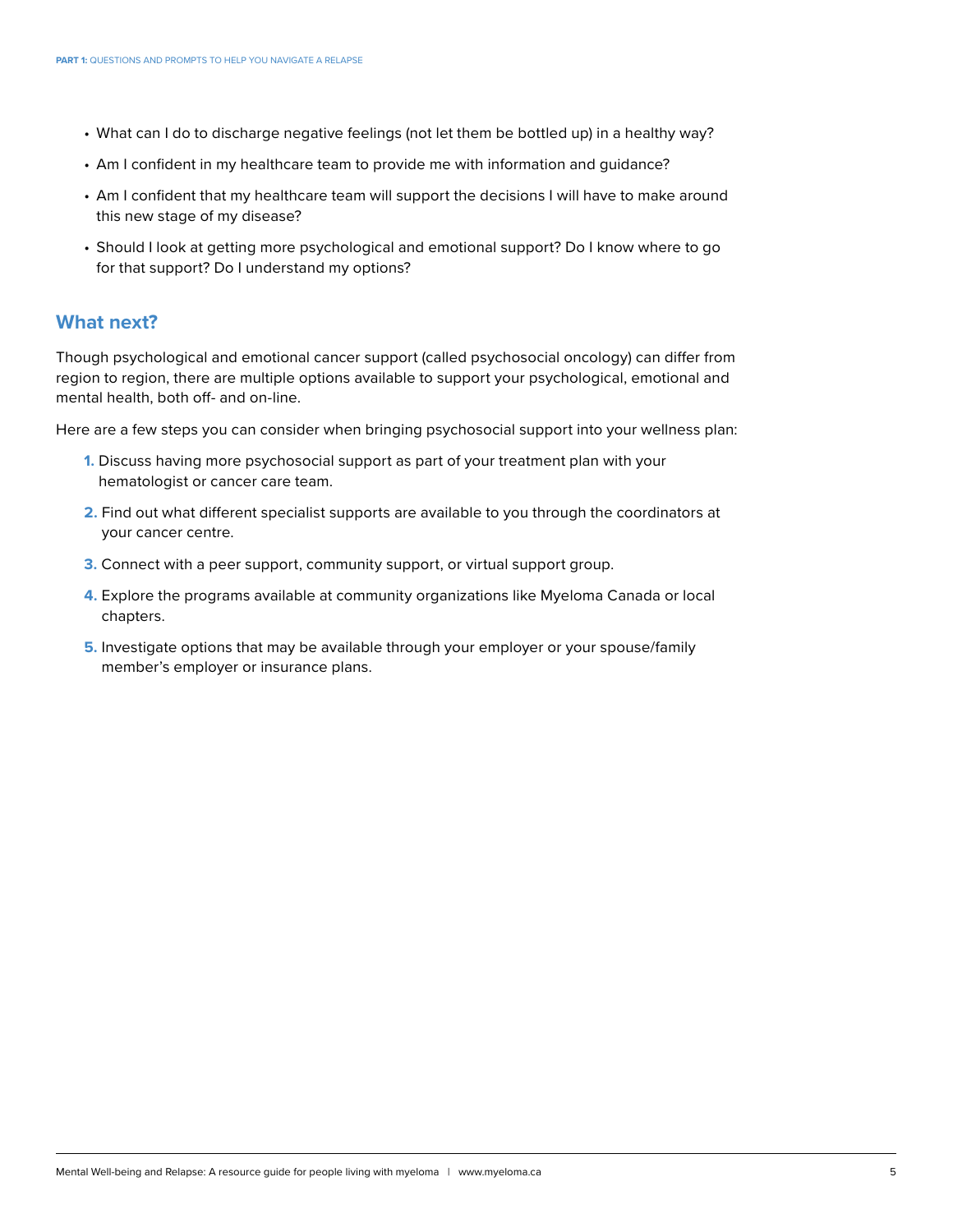# **PART 2** A guide to psychosocial oncology support available in Canada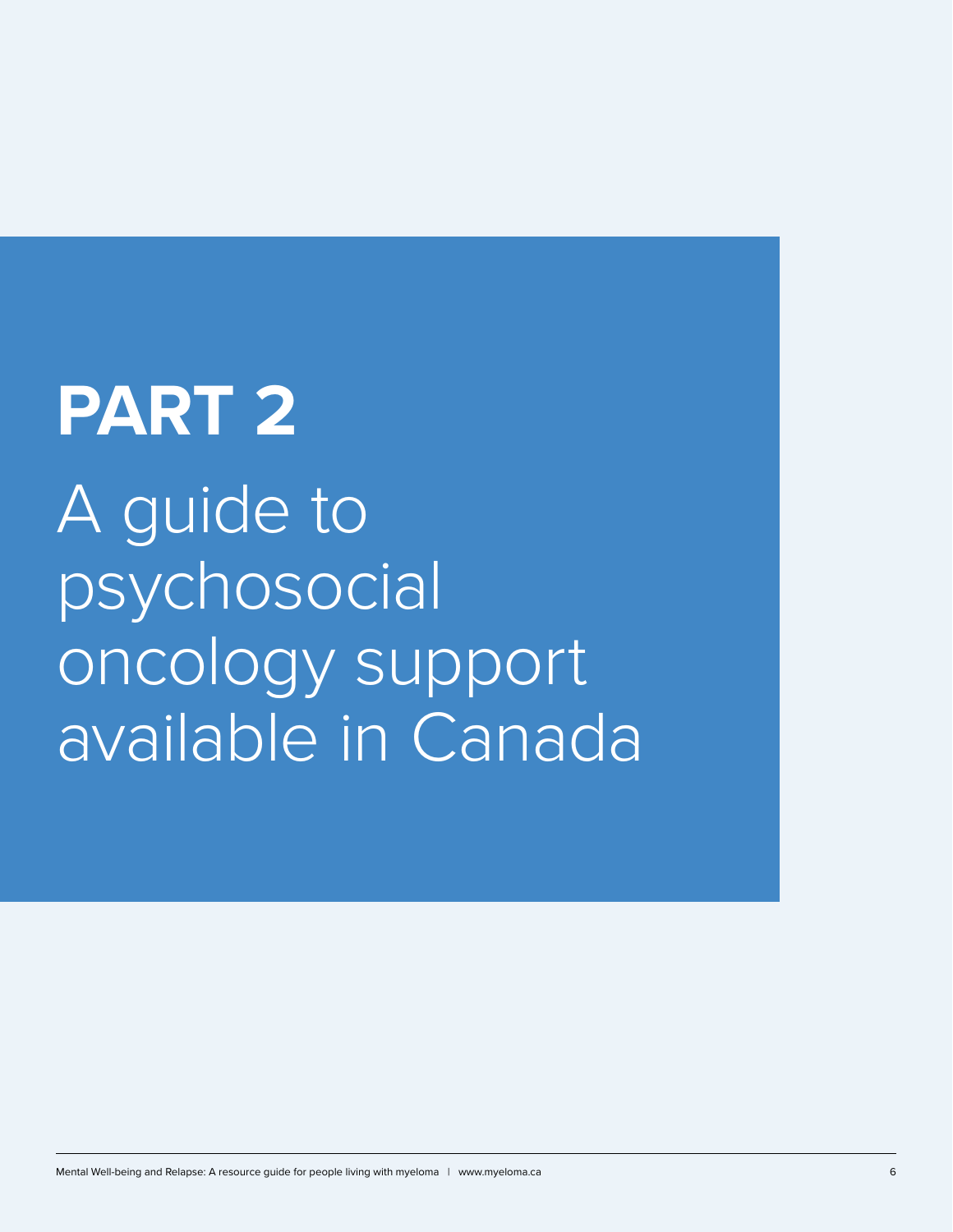# A guide to psychosocial oncology support available in Canada

Cancer Care Ontario identifies eight different types of psychosocial specialists available to people experiencing a relapse. Below is a short description of each to make it easier for you to decide which one might be the best fit for you and your specific needs.

Note: These specialists are not specific to only psychosocial oncology, but are outlined in accordance with Cancer Care Ontario's descriptions.

- **• Psychiatry:** Medical practitioners who provide specialty care to patients and are experts in the assessment of psychiatric and emotional disorders.
- **• Psychology:** Scientist-practitioners who obtain competency in one or more of clinical psychology, health psychology, rehabilitation psychology, and neuropsychology. They are experts in the assessment, diagnosis and treatment of mental and emotional disorders and syndromes.
- **• Social work:** Social workers deliver a wide range of psychosocial oncology support services to patients and families, including conducting psychosocial assessments, intervening with distress, supportive interventions for family adjustments, and providing therapy or education to patients with concerns related to cancer treatments, such as cognitive changes, fatigue, sexual health, insomnia, caregiver distress and other presenting psychosocial problems.
- **• Spiritual care:** Practitioners that play a critical role supporting the spiritual health, emotional needs and well-being of patients and their families.
- **• Occupational therapy:** Practitioners who assist people to maximize their function in the face of cancer-related functional decline. Occupational therapists work collaboratively with people with cancer to enable them to participate in the occupations that give meaning and purpose to their lives. This includes assessment and intervention in the areas of self-care, productivity and leisure.
- **• Physiotherapy:** Practitioners who design and conduct rehabilitation programs aimed at assisting people across the cancer care continuum to achieve their maximum function. Physiotherapists create individualized treatment plans that can include exercise, patient education, provision of walking aids, and hands-on physiotherapy assistance that helps improve function.
- **• Dietetic care:** Registered dietitians work as part of an interdisciplinary care team and play a role in caring for cancer patients through the identification, prevention and management of malnutrition, cancer cachexia, nutrient deficiencies and dehydration.
- **• Speech language pathology:** Practitioners who help patients manage temporary or long-term communication and swallowing issues that can result from cancer and its treatments (i.e., eating, voice, speech, and overall quality of life).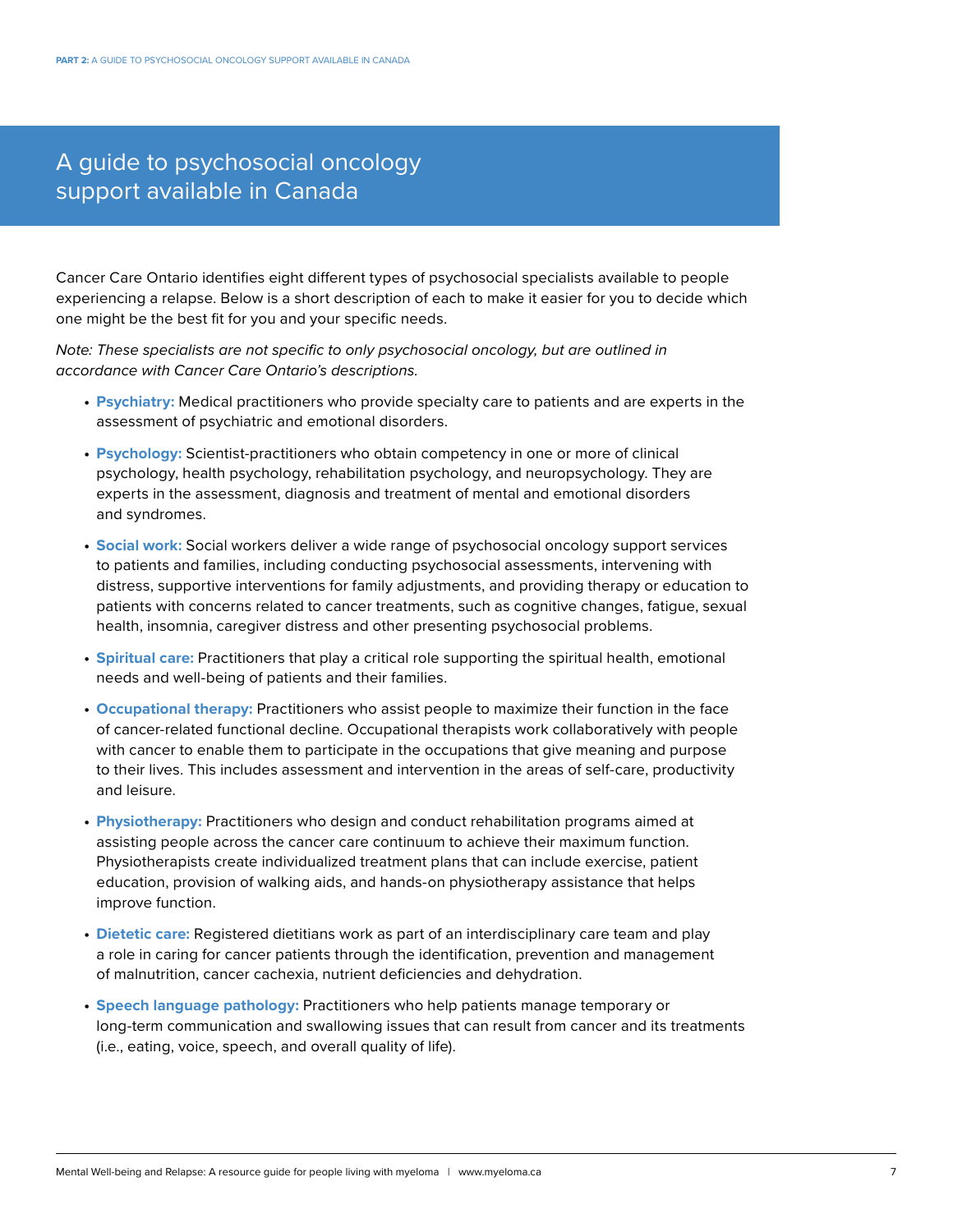# Support from Canadian provincial cancer centres coast-to-coast

The following is a list of psychosocial oncology support services provided by each province and includes the full list of the main cancer centres. Please note that this is not an exhaustive list of resources, and your closest cancer centre may not offer the breadth of psychosocial support listed. Since each province manages their healthcare system differently, each will have differing levels of psychosocial access and support. Click on the program names for more information.

Note: Territories in Canada currently do not offer extensive psychosocial oncology care and any related services have been listed for reference.

# **Support by province**

#### **Alberta**

**Provincial Cancer Care Organization:** [Alberta Health Services \(AHS\)](https://www.albertahealthservices.ca/cancer/Page16313.aspx)

Alberta Health Services Resources:

- [AHS Psychosocial Oncology](https://www.albertahealthservices.ca/cancer/Page17172.aspx)
- [AHS Supportive Care and Living Well](https://www.albertahealthservices.ca/cancer/Page16325.aspx)

Alberta has 17 cancer centres. 3 offer comprehensive (tertiary) cancer centres. There are also 4 regional cancer centres.

Major cancer centres:

- **1.** [Tom Baker Cancer Centre,](https://www.albertahealthservices.ca/findhealth/facility.aspx?id=1007362) Calgary, AB
	- [Psychosocial Oncology](https://www.albertahealthservices.ca/findhealth/Service.aspx?id=1047804&serviceAtFacilityID=1074213#contentStart)
- **2.** [Holy Cross Centre,](https://www.albertahealthservices.ca/findhealth/Service.aspx?id=1047804&serviceAtFacilityID=1072851#contentStart) Calgary, AB
	- [Psychosocial Oncology](https://www.albertahealthservices.ca/findhealth/Service.aspx?id=1047804&serviceAtFacilityID=1129390)
- **3.** [Cross Cancer Institute,](https://www.albertahealthservices.ca/findhealth/facility.aspx?id=6122#contentStart) Edmonton, AB
	- [Psychosocial Oncology](https://www.albertahealthservices.ca/findhealth/Service.aspx?id=1047804&serviceAtFacilityID=1127660#contentStart)

#### Regional cancer centres:

- **1.** [Grand Prairie Cancer Centre,](https://www.albertahealthservices.ca/findhealth/facility.aspx?id=1052510) Grand Prairie, AB
	- [Psychosocial Oncology](https://www.albertahealthservices.ca/findhealth/Service.aspx?id=1047804&serviceAtFacilityID=1127661#contentStart)
- **2.** [Jack Ady Cancer Centre,](https://www.albertahealthservices.ca/findhealth/facility.aspx?id=1043604) Lethbridge, AB
	- [Psychosocial Oncology](https://www.albertahealthservices.ca/findhealth/Service.aspx?id=1047804&serviceAtFacilityID=1127662#contentStart)
- **3.** [Margery E. Yuill Cancer Centre,](https://www.albertahealthservices.ca/findhealth/Service.aspx?id=1047804&serviceAtFacilityID=1127663#contentStart) Medicine Hat, AB
	- [Psychosocial Oncology](https://www.albertahealthservices.ca/findhealth/Service.aspx?id=1047804&serviceAtFacilityID=1127659#contentStart)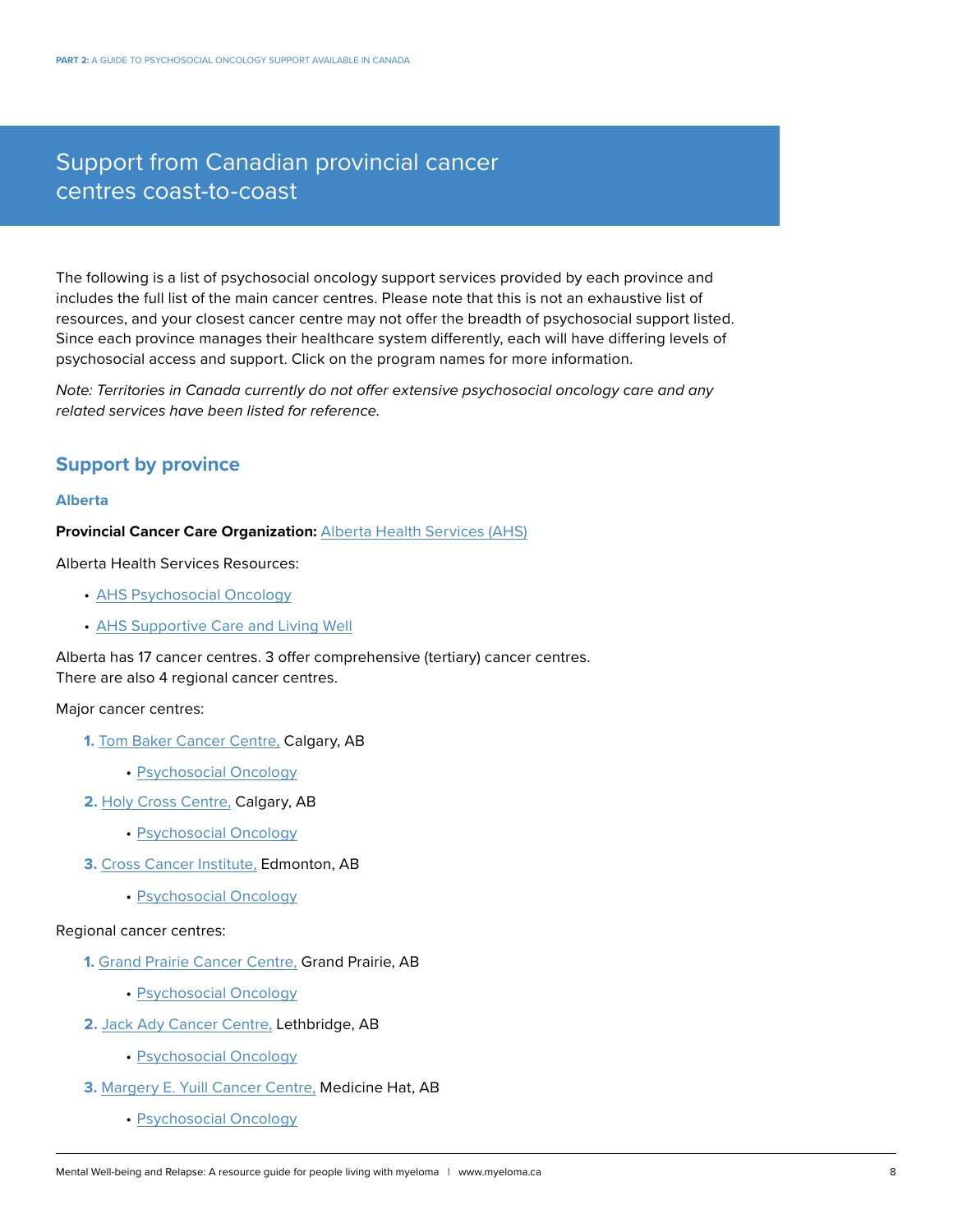- **4.** [Central Alberta Cancer Centre,](https://www.albertahealthservices.ca/findhealth/facility.aspx?id=1048870#contentStart) Red Deer, AB
	- [Psychosocial Oncology](https://www.albertahealthservices.ca/findhealth/Service.aspx?id=1047804&serviceAtFacilityID=1127659#contentStart)

Alberta also has 11 community cancer centres. [Click here to access the full list of cancer](https://www.albertacancer.ca/cancer-centres/)  [centres in Alberta.](https://www.albertacancer.ca/cancer-centres/)

# **British Columbia**

#### **Provincial Cancer Care Organization:** [BC Cancer](http://www.bccancer.bc.ca/)

British Columbia has 6 cancer centres:

- **1.** [BC Cancer Abbotsford,](http://www.bccancer.bc.ca/our-services/centres-clinics/bc-cancer%E2%80%93abbotsford) Abbotsford, BC
- **2.** [BC Cancer Kelowna \(Sindi Ahluwalia Hawkins Centre\),](http://www.bccancer.bc.ca/our-services/centres-clinics/bc-cancer%E2%80%93kelowna) Kelowna, BC
- **3.** [BC Cancer](http://www.bccancer.bc.ca/our-services/centres-clinics/bc-cancer%E2%80%93prince-george)  Prince George [\(Centre for the North\),](http://www.bccancer.bc.ca/our-services/centres-clinics/bc-cancer%E2%80%93prince-george) Prince George, BC
- **4.** [BC Cancer Surrey,](http://www.bccancer.bc.ca/our-services/centres-clinics/bc-cancer%E2%80%93surrey) Surrey, BC
- **5.** [BC Cancer Vancouver,](http://www.bccancer.bc.ca/our-services/centres-clinics/bc-cancer%E2%80%93vancouver) Vancouver, BC
- **6.** [BC Cancer Victoria,](http://www.bccancer.bc.ca/our-services/centres-clinics/bc-cancer%E2%80%93victoria) Victoria, BC

British Columbia's healthcare system is integrated under BC Cancer. Access their resources here:

- [BC Cancer Emotional Support](http://www.bccancer.bc.ca/health-info/coping-with-cancer/emotional-support)
- [BC Cancer Cancer Care Support Resources](http://www.bccancer.bc.ca/psychosocial-oncology-site/Documents/Cancer%20care%20support%20resources%20for%20HCP.pdf)

# **Manitoba**

#### **Provincial Cancer Care Organization:** [CancerCare Manitoba \(CCMB\)](https://www.cancercare.mb.ca/home/)

CancerCare Manitoba is the primary cancer agency in Manitoba, offering psychosocial oncology support in Winnipeg at its [McDermot and St. Boniface sites.](https://www.cancercare.mb.ca/About-Us/Locations/winnipeg-locations) More information about their resources can be found here:

• CCMB Support [Programs](https://www.cancercare.mb.ca/Patient-Family/support-services/programs-and-support-groups) and Support Groups

CancerCare Manitoba also has a Community Cancer Programs Network (CCPN) that enables quality cancer care to patients who live outside of Winnipeg. Click here for a full list of CCPN [regional and community cancer programs.](https://www.cancercare.mb.ca/Patient-Family/information-for-rural-patients)

# **New Brunswick**

#### **Provincial Cancer Care Organization:** [New Brunswick Cancer Network \(NBCN\)](https://www2.gnb.ca/content/gnb/en/departments/health/NewBrunswickCancerNetwork.html)

New Brunswick has 2 tertiary level cancer centres, each respectively under New Brunswick's two Health Networks: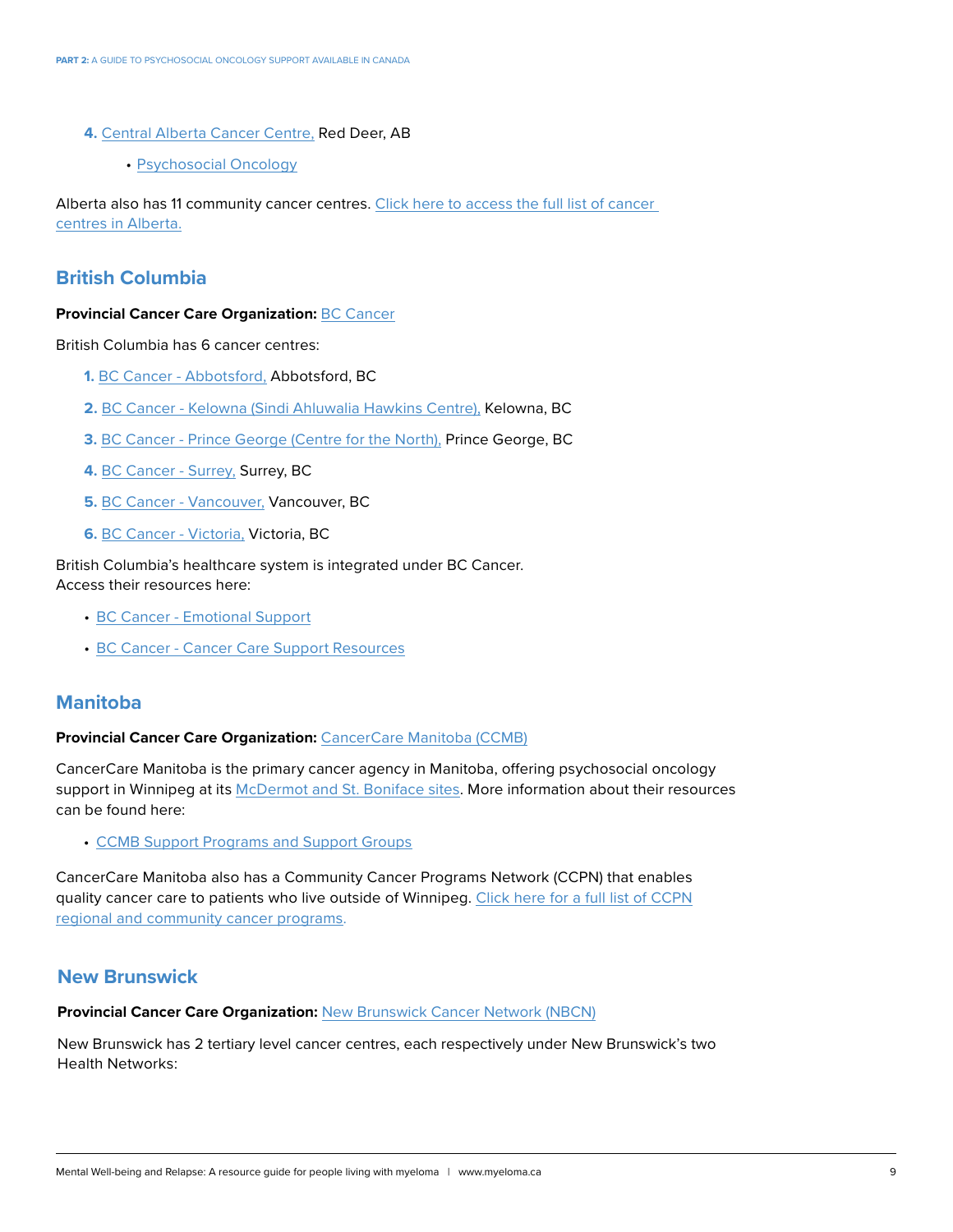- **1.** [Vitalité Health Network](https://www.vitalitenb.ca/en)
	- [Dr. Léon-Richard Oncology Centre,](https://www.vitalitenb.ca/en/points-service/dr-leon-richard-oncology-centre) Moncton, NB
- **2.** [Horizon Health Network](https://en.horizonnb.ca/home/facilities-and-services/services/clinical-services/cancer-care-(oncology).aspx)
	- [Saint John Regional Hospital,](https://en.horizonnb.ca/home/facilities-and-services/facilities/saint-john-regional-hospital/oncology-services-at-the-saint-john-regional-hospital/saint-john-regional-hospital-(sjrh)-site.aspx) Saint John, NB

Please note that New Brunswick currently does not offer specific psychosocial oncology support. For community resources, please visit: [New Brunswick Support Centres.](https://gbcancersupportcentre.ca/home/find-support/new-brunswick)

# **Newfoundland and Labrador**

**Provincial Cancer Care Organization:** [Eastern Health Provincial Cancer Care Program](https://cancercare.easternhealth.ca/about-us/regional-cancer-centres/)

Newfoundland & Labrador has 1 major cancer centre:

**1.** [Dr. H Bliss Murphy Cancer Centre,](https://www.easternhealth.ca/facilities/dr-h-bliss-murphy-cancer-centre/) St. John's, NL

For additional resources, please visit [Newfoundland & Labrador Support Centres.](https://gbcancersupportcentre.ca/home/find-support/newfoundland-labrador)

# **Nova Scotia**

**Provincial Cancer Care Organization:** [Nova Scotia Health Authority \(NSHA\) Cancer Care Program](http://www.nshealth.ca/cancer-care)

Nova Scotia has 2 cancer centres:

- **1.** [QEII Cancer Centre,](http://www.nshealth.ca/nova-scotia-cancer-program-care/nova-scotia-cancer-care-centres) Halifax, NS
- **2.** [Cape Breton Cancer Centre,](http://www.nshealth.ca/nova-scotia-cancer-program-care/nova-scotia-cancer-care-centres) Sydney, NS

The Nova Scotia Health Authority provides many services including:

- [Emotional and psychological support](http://www.nshealth.ca/nova-scotia-cancer-program-care/i-have-cancer)
	- [Patient and Family Comfort Rooms](http://www.nshealth.ca/service-details/Patient%20and%20Family%20Comfort%20Rooms)
	- [Emotional and Practical Support](http://www.nshealth.ca/content/emotional-and-practical-support)
	- [Support Groups](http://www.nshealth.ca/service-details/Support%20Groups%20(Cancer))

# **Ontario**

#### **Provincial Cancer Care Organization:** [Cancer Care Ontario \(CCO\)](https://www.cancercareontario.ca/en)

Cancer Care Ontario has a [Psychosocial Oncology Support Program.](https://www.cancercareontario.ca/en/cancer-care-ontario/programs/clinical-services/psychosocial-oncology)

Ontario has [14 regional cancer centres:](https://www.cancercareontario.ca/en/find-cancer-services/regional-cancer-centres/list)

- **1.** [Cancer Centre South East,](http://cancercaresoutheast.ca/) Kingston, ON
	- [Caregiver support](http://cancercaresoutheast.ca/caregiver-support)
	- [Registered dietitian](http://cancercaresoutheast.ca/patient-and-family-support/registered-dietitian)
	- • [Social worker](http://cancercaresoutheast.ca/social-worker-0)
	- • [Speech and language pathologist](http://cancercaresoutheast.ca/speech-and-language-pathologist)
	- • [Spiritual care provider](http://cancercaresoutheast.ca/spiritual-care-provider)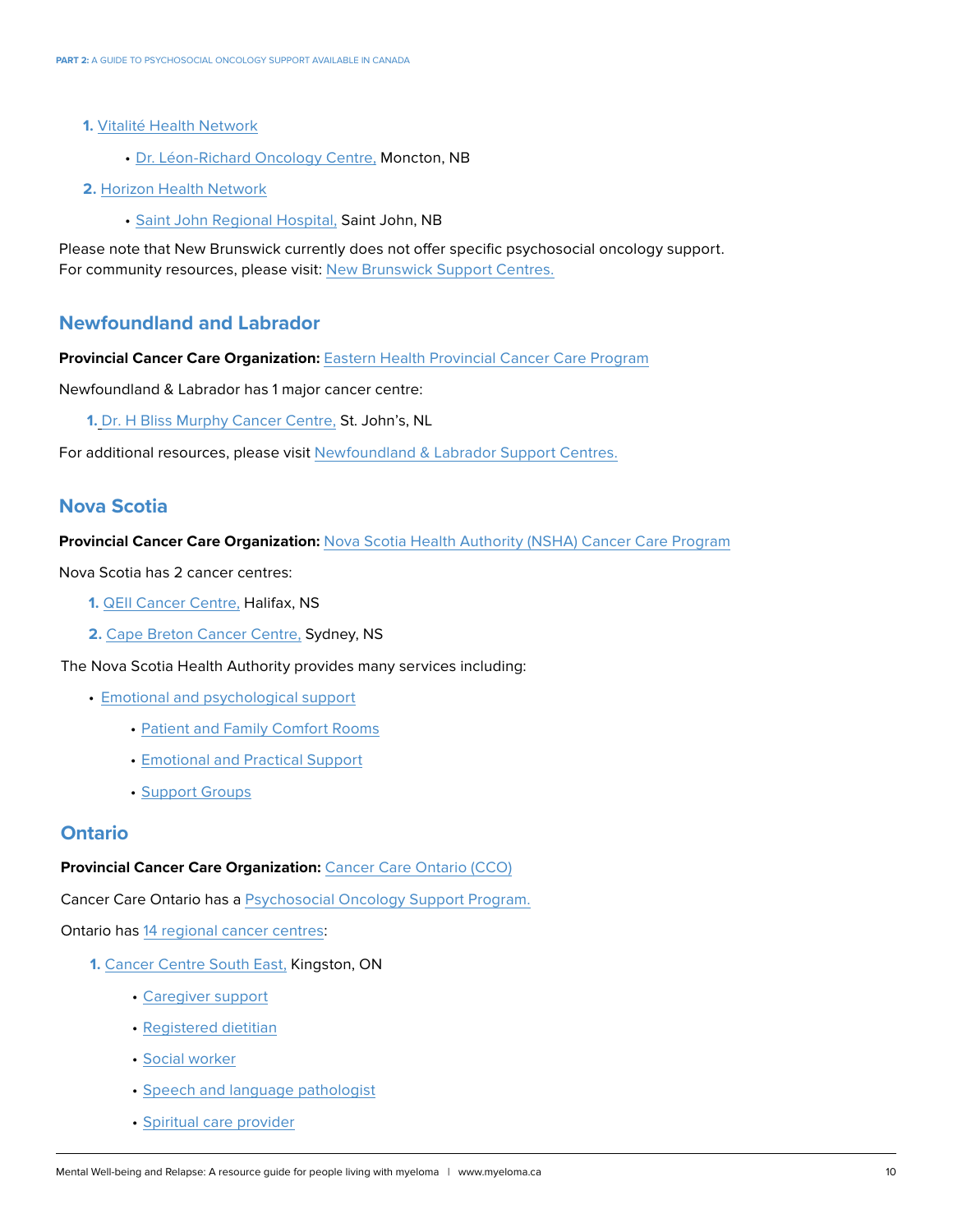- **2.** [Carlo Fidani Regional Cancer Centre,](https://www.mississaugahaltonhealthline.ca/displayservice.aspx?id=177407) Mississauga, ON
- **3.** [Grand River Cancer Centre,](https://www.grhosp.on.ca/care/services-departments/cancer/grrcc-information) Kitchener, ON
	- [Psychosocial Oncology](https://www.grhosp.on.ca/care/services-departments/cancer/how-we-can-help-you/supportive-care)
- **4.** [Juravinski Cancer Centre,](https://www.hamiltonhealthsciences.ca/about-us/our-organization/our-locations/juravinski-cancer-centre/) Hamilton, ON
	- [Psychosocial Oncology Program](https://www.hamiltonhealthsciences.ca/areas-of-care/cancer-care/cancer-services/psychosocial-oncology-program/)
- **5.** [London Regional Cancer Program,](http://www.lhsc.on.ca/About_Us/LRCP/) London, ON
- **6.** [Northeast Cancer Centre,](https://www.hsnsudbury.ca/portalen/rcp/Programs-Services/Supportive-Care-Program/Psychosocial-Services
) Sudbury, ON
	- [Supportive Care Program](https://www.hsnsudbury.ca/portalen/rcp/Programs-Services/Supportive-Care-Program)
- **7.** [Princess Margaret Cancer Centre,](http://www.uhn.ca/PrincessMargaret) Toronto, ON
	- [Psychosocial Oncology Clinic](https://www.uhn.ca/PrincessMargaret/Clinics/Psychosocial_Oncology)
- **8.** [Regional Cancer Care Northwest,](https://trilliumhealthpartners.ca/patientservices/cancerservices/Pages/default.aspx) Thunder Bay, ON
	- [Patient and Family Handbook](https://tbrhsc.net/wp-content/uploads/2021/02/Welcome-to-the-Regional-Cancer-Centre-2021.pdf)
	- Ask a member of your healthcare team about programs and services available
- **9.** [R.S. McLaughlin Durham Regional Cancer Centre \(Lakeridge Health\),](https://www.lakeridgehealth.on.ca/en/ourservices/cancercare.asp) Oshawa, ON
	- [Psychosocial Oncology Team](https://www.lakeridgehealth.on.ca/en/ourservices/psychosocial-oncology-team.asp) (Dietitian, Speech Language Pathologist, Social Worker, the BETTER Clinic)
- **10.** [Simcoe Muskoka Regional Cancer Centre \(Royal Victoria Regional Health Centre\),](https://www.rvh.on.ca/smrcp/SitePages/SMRCPHome.aspx) Barrie, ON
	- [Patient and Family Support and Resources](https://www.rvh.on.ca/areas-of-care/cancer-program/)
- **11.** [Stronach Regional Cancer Centre at Southlake,](https://southlake.ca/patient-care-program/cancer/) Newmarket, ON
	- Ask a member of your healthcare team about programs and services available. Learn about what is available on [page 13 of their patient education booklet.](https://southlake.ca/wp-content/uploads/2019/08/SL0601_15-SRCC-Patient-Education-Booklet.pdf)
- **12.** [Sunnybrook Odette Cancer Centre,](https://sunnybrook.ca/content/?page=odette-cancer-centre&rr=odettecancercentre) Toronto, ON
	- • [Patient and Family Support Program](https://sunnybrook.ca/content/?page=occ-patient-family-support)
- 13. [The Ottawa Hospital Cancer Centre,](https://www.ottawahospital.on.ca/en/clinical-services/deptpgrmcs/programs/cancer-program/) Ottawa, ON
	- • [Programs and Clinics](https://www.ottawahospital.on.ca/en/clinical-services/deptpgrmcs/programs/cancer-program/what-we-offer-our-programs-and-services/)
	- • [Patient & Family Support \(Psychosocial Oncology\) Program](https://www.ottawahospital.on.ca/en/clinical-services/deptpgrmcs/programs/cancer-program/what-we-offer-our-programs-and-services/patient-family-support-psychosocial-oncology-program/)
- **14.** [Windsor Regional Cancer Centre,](https://www.wrh.on.ca/cancerprogram) Windsor, ON
	- [Patients, Families, and Caregivers](https://www.wrh.on.ca/CancerProgramPatientsFamiliesCaregivers#RESOURCESANDINFORMATION)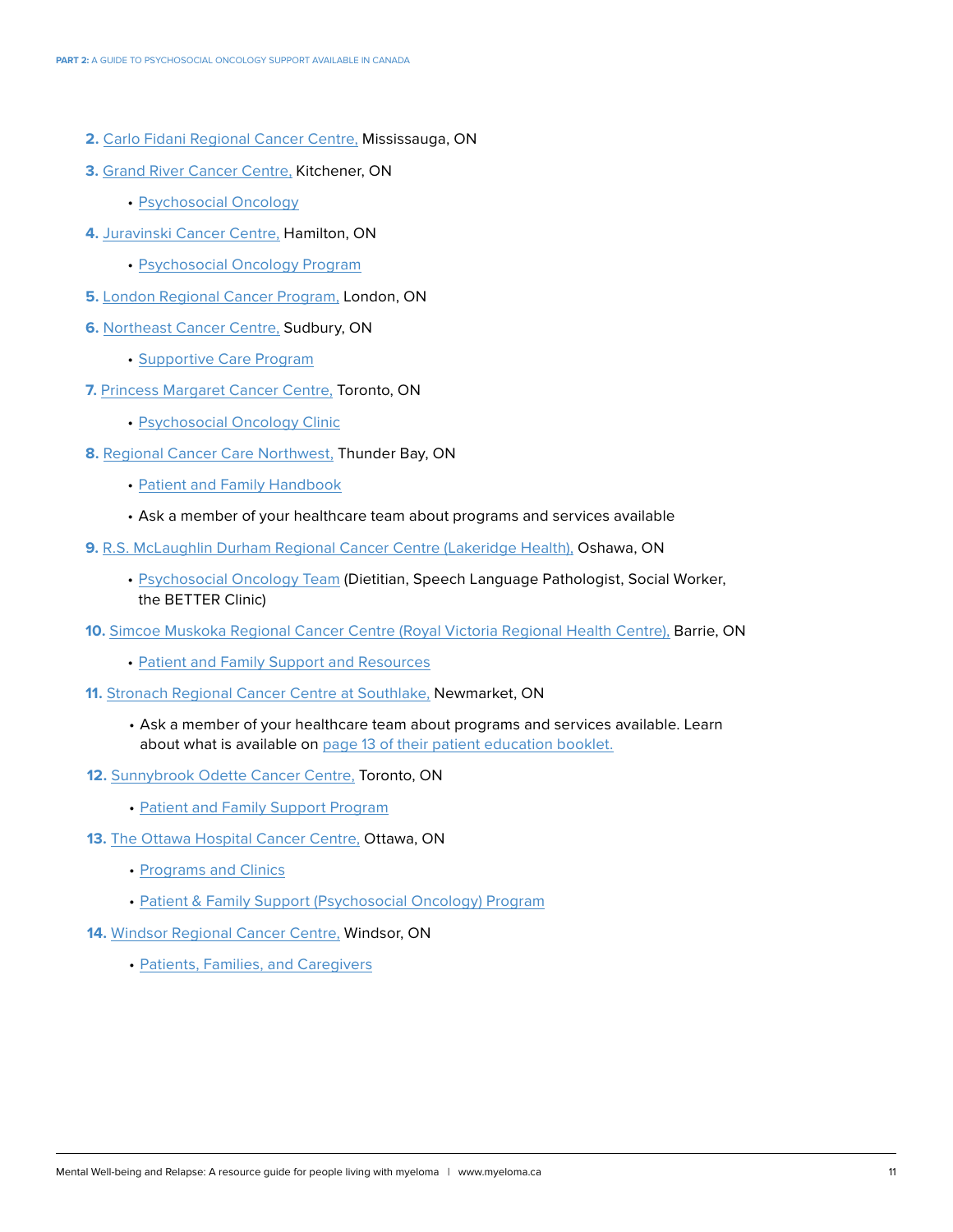# **Prince Edward Island**

#### **Provincial Cancer Care Organization:** PEI Cancer [Treatment](https://www.princeedwardisland.ca/en/information/health-pei/pei-cancer-treatment-centre) Centre

PEI Cancer Treatment Centre is the only cancer centre in Prince Edward Island.

Access their services here: PEI Cancer Care Support & [Resources](https://www.princeedwardisland.ca/en/information/health-pei/cancer-support-and-information-for-patients-and-families)

#### **Quebec**

#### **Provincial Cancer Care Organizations:**

• [Integrated Health and Social Services Centres \(CISSS\) and Integrated University Health](https://www.quebec.ca/en/health/health-system-and-services/service-organization/cisss-and-ciusss) and Social Services Centres (CIUSSS)

Beyond these integrated centres, Quebec has 4 university hospital centres and 3 university institutes that provide specialized and highly specialized services beyond their health region border.

Quebec's cancer centres run under 22 integrated health and social service centres that manage numerous healthcare establishments within its 16 regions.

Quebec's 10 major cancer centres are:

- **1.** [Hôpital Maisonneuve-Rosemont Cancérologie,](https://ciusss-estmtl.gouv.qc.ca/soins-et-services/cliniques-specialisees-par-installation/hopital-maisonneuve-rosemont/cancerologie) Montreal, QC
- **2.** [Cedars Cancer Centre \(McGill University Health Centre\),](https://muhc.ca/glen/cedars-cancer-centre) Montreal, QC
	- [Psychosocial Oncology Program](https://www.cedars.ca/en/impact/cedars-oncology-supportive-care-centre)
- **3.** Centre intégré de [cancérologie](https://www.chumontreal.qc.ca/patients/cicc) CHUM, Montreal, QC
	- Physical and [psychological](https://www.chumontreal.qc.ca/patients/cicc/informations-et-ressources) resources
- **4.** [St. Mary's Hospital Center,](https://www.smhc.qc.ca/en/) Montreal, QC
	- [Psychosocial](https://www.smhc.qc.ca/en/departments-programs/cancer-care/psychosocial-oncology-support) Oncology Support
- **5.** Segal Cancer Centre (Jewish General [Hospital\),](https://www.jgh.ca/care-services/segal-cancer-centre/) Montreal, QC
	- [Psychosocial](https://www.jgh.ca/care-services/segal-cancer-centre/oncology-interdisciplinary-teams/psychosocial-oncology-program/) Oncology Program
- **6.** [Hôtel-Dieu de Québec \(CHUQ\),](https://www.chudequebec.ca/centre-hospitaliers/l%E2%80%99hotel-dieu-de-quebec.aspx) Québec City, QC
	- [Psychosocial](https://www.chudequebec.ca/patient/maladies,-soins-et-services/specialites-et-specialistes/specialites/oncologie-psychosociale-et-spirituelle.aspx) and Spiritual Oncology
- **7.** Centre intégré de [cancérologie](https://www.lavalensante.com/soins-et-services/liste-des-soins-et-services/cancer/centre-integre-de-cancerologie-de-laval-cicl/) de Laval (CICL), Laval, QC
- **8.** [CIUSSS de l'Estrie CHUS,](https://www.santeestrie.qc.ca/accueil) Sherbrooke, QC
- **9.** Hôpital [Charles-Le](https://santemonteregie.qc.ca/en/installations/hopital-charles-le-moyne) Moyne, Greenfield Park, QC
- **10.** CISSS du [Bas-Saint-Laurent,](https://www.cisss-bsl.gouv.qc.ca/soins-services/soins-services-pour-tous/sante-mentale-dependance/sante-mentale) Rimouski, QC

For further community services, please visit [Local Community Services Centres \(CLSCS\) o](https://santemontreal.qc.ca/en/public/montreals-institutions-at-a-glance/clscs/)r community [psychosocial](https://www.quebec.ca/en/health/health-issues/cancer/help-resources-and-tools-for-people-with-cancer-and-their-loved-ones) services.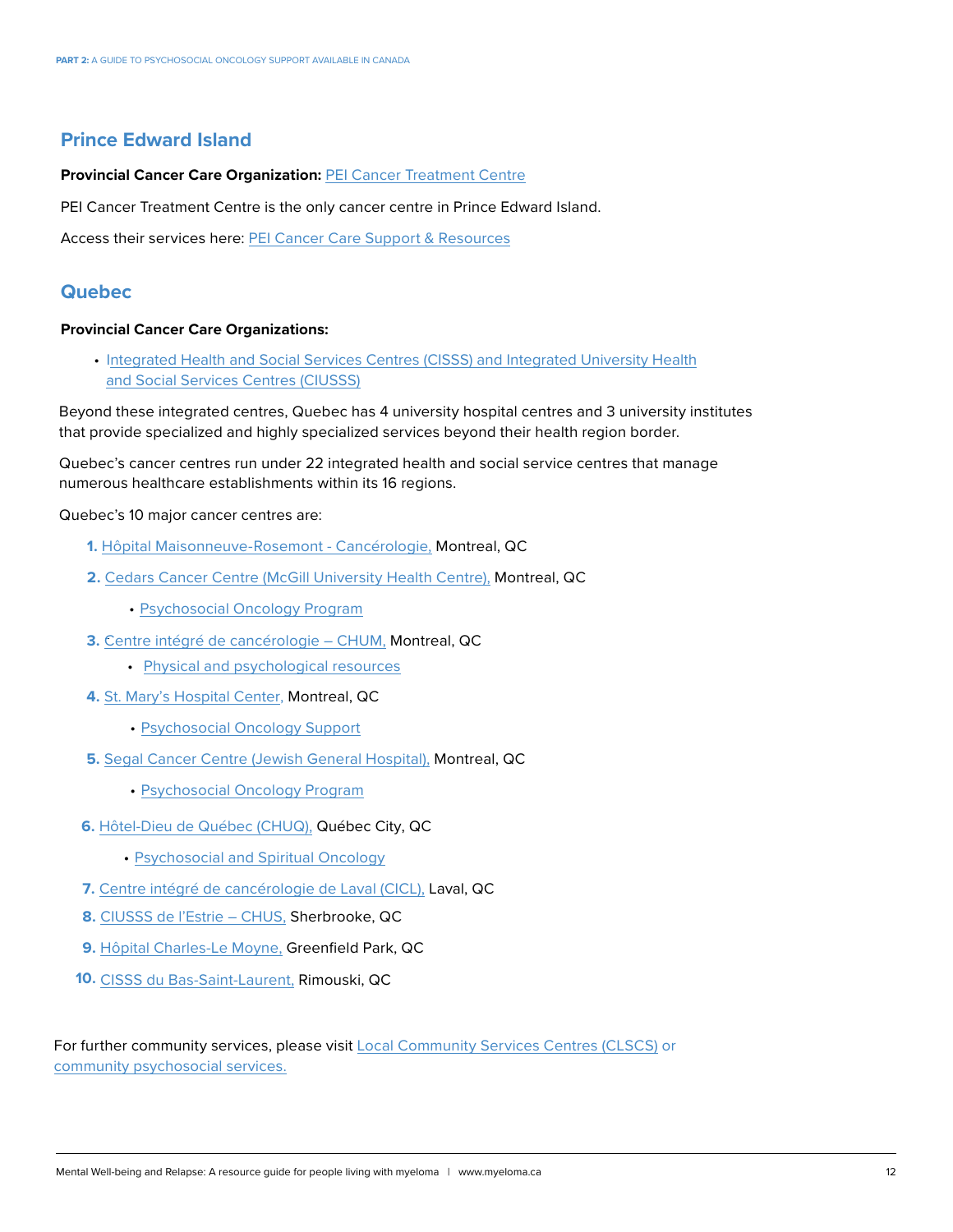# **Saskatchewan**

#### **Provincial Cancer Care Organization:** [Saskatchewan](http://www.saskcancer.ca/) Cancer Agency

Saskatchewan has 2 cancer centres:

- **1.** [Allan Blair Cancer Centre,](http://www.saskcancer.ca/patients-and-families-articles/allan-blair-cancer-centre) Regina, SK
- **2.** [Saskatoon Cancer Centre,](http://www.saskcancer.ca/patients-and-families-articles/saskatoon-cancer-centre) Saskatoon, SK

The Saskatchewan Cancer Agency provides a program called [The Community Oncology Program](https://www.saskhealthauthority.ca/our-organization)  [of Saskatchewan \(COPS\),](http://www.saskcancer.ca/patients-and-families-articles/community-oncology-program-of-saskatchewan?highlight=WyJjb3BzIl0=) coordinated by the Saskatoon Cancer Centre and the Allan Blair Cancer Centre in partnership with hospitals across the province. The goal of the program is to treat patients close to their home communities.

### **Territorial psychosocial support**

- Northwest Territories: [Cancer Navigation Program](https://www.nthssa.ca/en/services/cancer-navigation-program) through the Northwest Territories Health and Social Services Authority (NTHSSA)
- Yukon: [Cancer Care](https://yukonhospitals.ca/whitehorse-general-hospital/programs-and-services/cancer-care)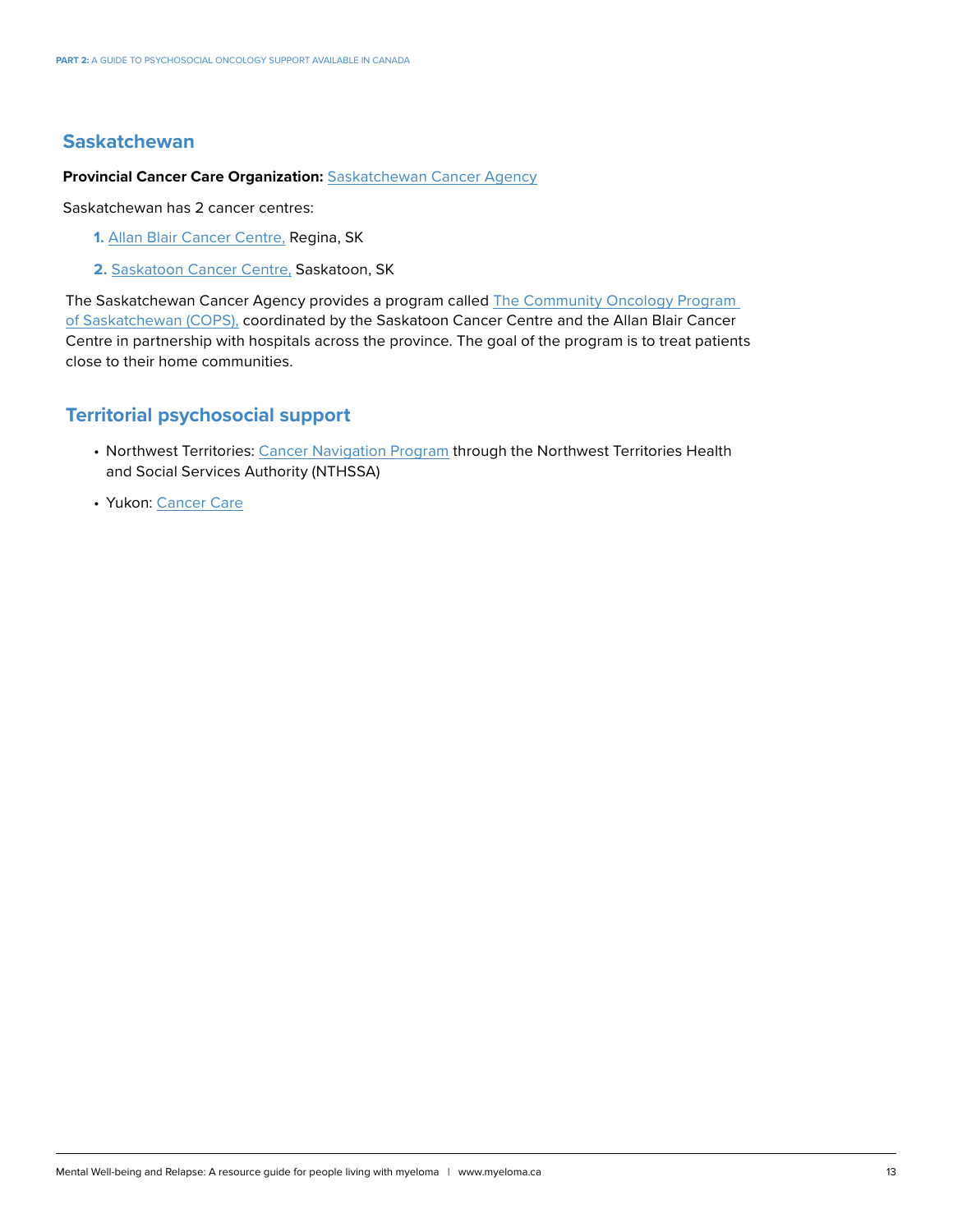# Community resources

# **Myeloma Canada**

- [Local support groups:](https://www.myelomacanada.ca/en/find-support/find-support-group) Meet other people living with myeloma, their caregivers and families at a local myeloma support group. There are over 40 local myeloma support groups across Canada. Support groups can help you cope with a myeloma diagnosis or relapse and provide important information about the disease and treatment.
- [Virtual support groups:](https://www.myeloma.ca/en/find-support/virtual-support-groups) This online offering gives you the opportunity to connect, ask questions and participate in discussions with other Canadians impacted by multiple myeloma, all from the comfort of your own home. There are currently 4 virtual Facebook support groups on Facebook available to join, all of which are closed and monitored for your safety and comfort:
	- [Virtual Support Group for Caregivers](https://www.facebook.com/groups/696641607395415/)
	- [Virtual Support Group for Young Patients and Caregivers](https://www.facebook.com/groups/176040643126888/)
	- [Virtual Support Group for Patients and Caregivers of All Ages](https://www.facebook.com/groups/myelomapatientandcaregiver/?fref=nf)
	- [Virtual Support Group for Francophones](https://www.facebook.com/groups/279695270432640)
- [Myeloma Peer Support Program \(in collaboration with Wellspring\):](https://www.myelomacanada.ca/en/find-support/myeloma-peer-support-program) This program offers a chance to connect with a Myeloma Peer Support Volunteer. Peer Support Volunteers are individuals within the Myeloma Canada community who have first-hand experience either living with myeloma, or as caregivers to someone with the disease. Peer Support Volunteers are carefully selected and trained by Wellspring. There is no fee to participate in this program.
	- [Request Myeloma Peer Support](https://wellspring.ca/online-programs/programs/all-programs/myeloma-peer-support/) via telephone or video conferencing.
- [Educational resources:](https://www.myelomacanada.ca/en/resources/myeloma-canada-patient-and-caregiver-educational-publications) These resources from Myeloma Canada contain essential, current information that zero in on specific topics pertaining to myeloma. Myeloma Canada offers [an array of publications](https://www.myelomacanada.ca/en/resources/myeloma-canada-patient-and-caregiver-educational-publications) on various topics that impact Canadians living with myeloma. In addition, there are [videos](https://www.youtube.com/user/myelomacanada) on the latest myeloma research and disease management, as well as shared experiences from those living with the disease. There is also the [My Life. My](https://mymyeloma.ca/) [Myeloma Online Resource Centre,](https://mymyeloma.ca/) featuring myeloma management tools, and education and resource links.

**This guide was made possible by a member of Innovative Medicines Canada. For more information on myeloma or myeloma resources and support, visit Myeloma Canada at [myeloma.ca](http://www.myeloma.ca) or call toll-free 1-888-798-5511.**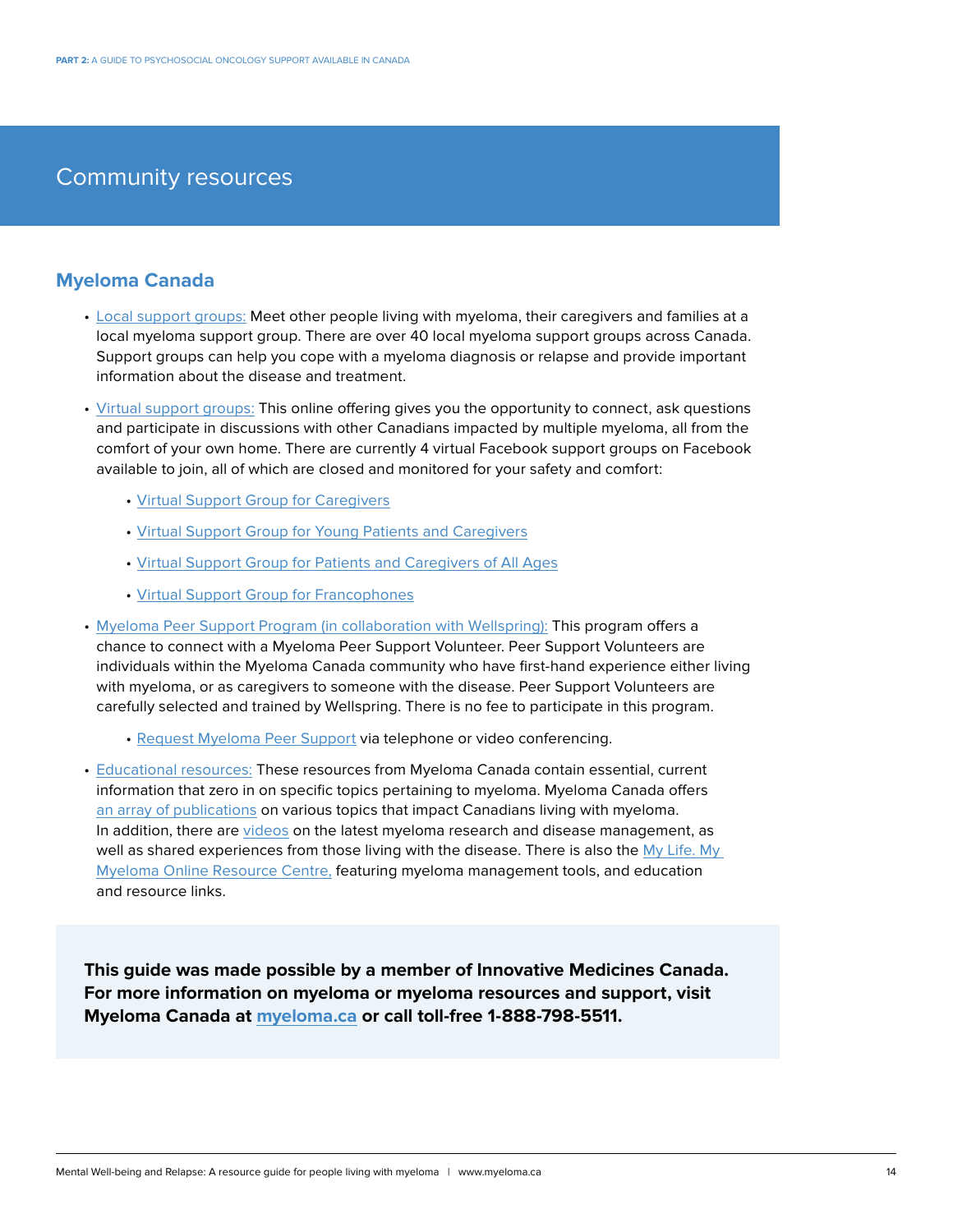

# **Supplemental questions for your next visit with your hematologist or healthcare provider**

The questions below complement Myeloma Canada's Discussion Guide for People Experiencing a Relapse: Making [the most out of your medical visit](https://mymyeloma.ca/pdf/discussion-guide-relapse-en.pdf), available at [mymyeloma.ca](https://mymyeloma.ca/). The guide, which can be printed, focuses on developing meaningful conversations around treatment options at your next visit with your healthcare team.

Feel free to print the questions that follow and use them to facilitate a conversation with your healthcare team about incorporating psychosocial care as a part of your overall treatment plan.

- **1.** Emotionally, are there any differences I can expect to feel between my initial diagnosis and a relapse?
- **2.** When is the best time in the treatment process of a relapse to reach out for psychosocial support?
- **3.** In your experience, how have other patients dealt with a relapse?
- **4.** What's the best way for my caregiver to emotionally support me?
- **5.** Who should I turn to for questions about how I'm feeling both emotionally and physically?
- **6.** What psychosocial support services are available to me at the hospital, and how can I access them?
- **7.** Are there any government support programs in place that I can look into?

**8.** Are there any programs in place either at the hospital, or another place, specifically for caregivers?